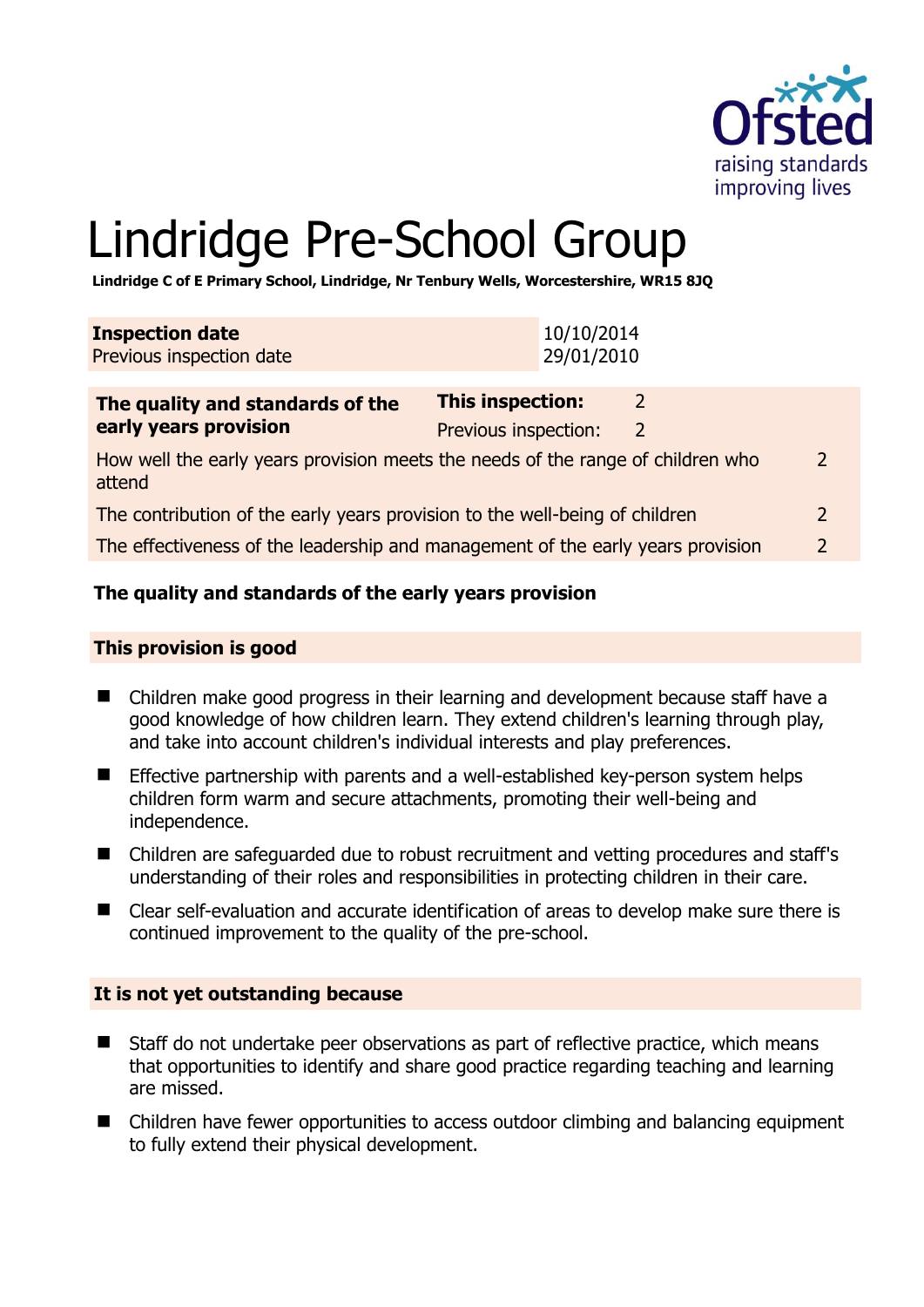#### **Information about this inspection**

Inspections of registered early years provision are:

- $\blacksquare$  scheduled at least once in every inspection cycle the current cycle ends on 31 July 2016
- scheduled more frequently where Ofsted identifies a need to do so, for example where provision was previously judged inadequate
- **•** brought forward in the inspection cycle where Ofsted has received information that suggests the provision may not be meeting the legal requirements of the Early Years Foundation Stage or where assessment of the provision identifies a need for early inspection
- **•** prioritised where we have received information that the provision is not meeting the requirements of the Early Years Foundation Stage and which suggests children may not be safe
- scheduled at the completion of an investigation into failure to comply with the requirements of the Early Years Foundation Stage.

The provision is also registered on the voluntary and compulsory parts of the Childcare Register. This report includes a judgment about compliance with the requirements of that register.

#### **Inspection activities**

- $\blacksquare$ The inspector observed the staff engaging with children in a range of indoor and outdoor learning activities.
- The inspector held discussions with the managers and staff.

 $\blacksquare$ The inspector looked at documentation, including a selection of policies and procedures, evidence of staff suitability and qualifications, and the children's learning records.

■ The inspector took account of the views of parents and carers spoken to on the day.

#### **Inspector**

Amanda Tompkin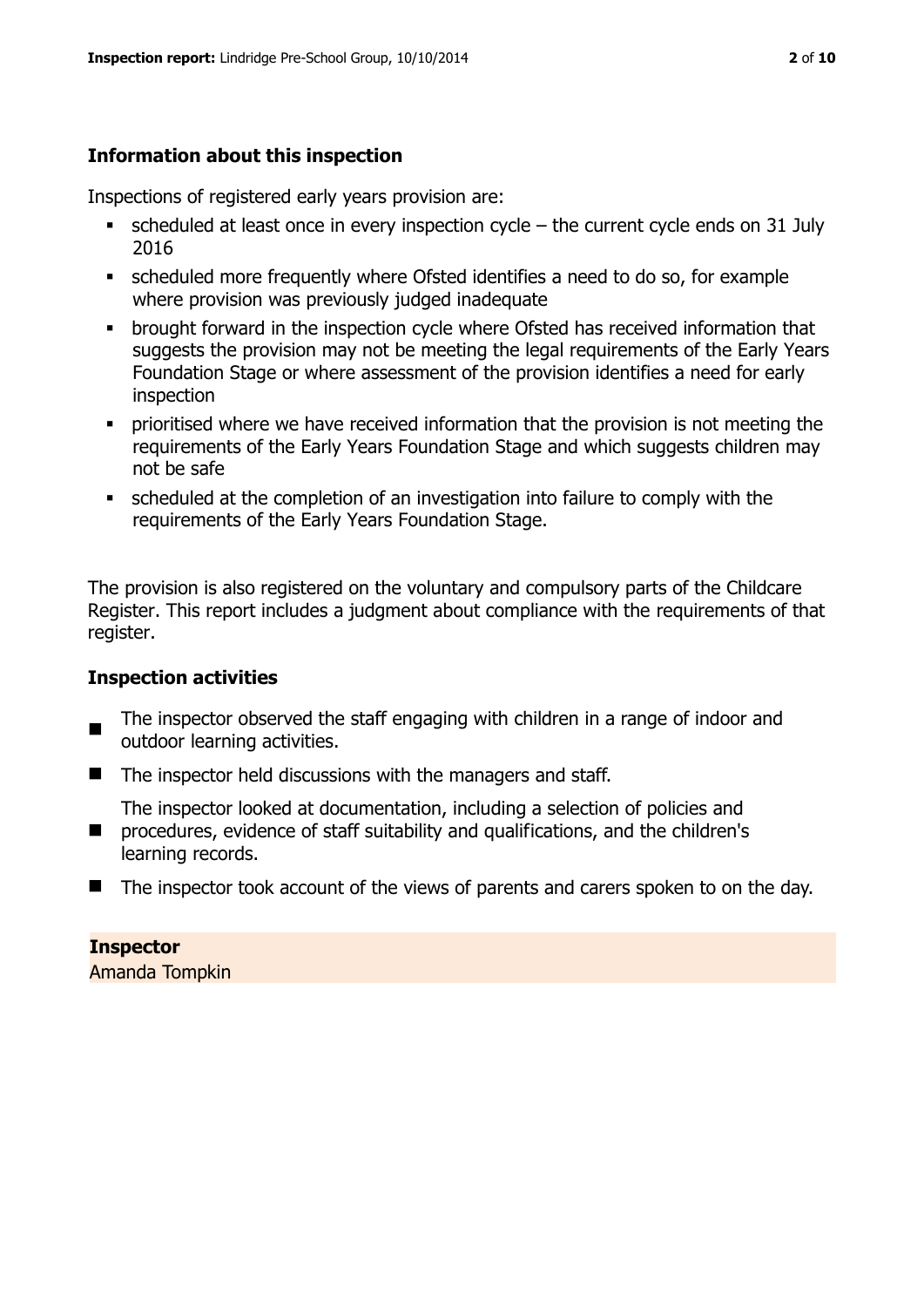### **Full report**

#### **Information about the setting**

Lindridge Pre-School Group was registered in 1992 on the Early Years Register and the compulsory and voluntary parts of the Childcare Register. It operates from a building in the grounds of Lindridge C of E Primary School and is managed by a committee of parents. It is located approximately five miles from Tenbury Wells, just off the main Worcester to Tenbury Road. All children share access to an enclosed spacious outdoor area. The pre-school employs three members of staff. Of these, one holds an appropriate early years qualification at level 3 and one at level 5. Sessions are from 9am to 3pm on Monday, Tuesday, Wednesday and Friday, and from 9am to 12noon on Thursday. The pre-school operates term time only. There are currently 21 children attending, who are in the early years age group. The pre-school provides early education for two-, three- and four-year-old children.

#### **What the setting needs to do to improve further**

#### **To further improve the quality of the early years provision the provider should:**

- $\blacksquare$  extend the systems in place for the performance management of staff, for example, by carrying out peer observations, in order to evaluate and monitor the impact of individual teaching skills, and so help raise children's attainment to the highest level
- enhance the good range of toys and resources already available, for example, by providing a wider range of outdoor climbing and balancing opportunities that will enhance children's physical development.

#### **Inspection judgements**

#### **How well the early years provision meets the needs of the range of children who attend**

The staff have a good understanding of the learning and development requirements of the Early Years Foundation Stage. Effective levels of support are provided to make sure children have opportunities to make good progress taking into account their starting points, how often they attend and the length of time they have been attending. The preschool provides a range of activities, which children enjoy taking part in and which have a good balance of adult-led and freely chosen activities. Parents contribute to initial assessments of their child's starting points and are kept informed about their child's achievements and development through regular verbal and written feedback. As a result, parents are able to support their child's learning at home. Staff regularly observe where children are in their learning, assessing these in order to identify their next steps in learning. These identified next steps inform the planning of future activities, which helps to make sure they are meaningful to children and reflect their stage of development. Consequently, children are progressing well towards the early learning goals.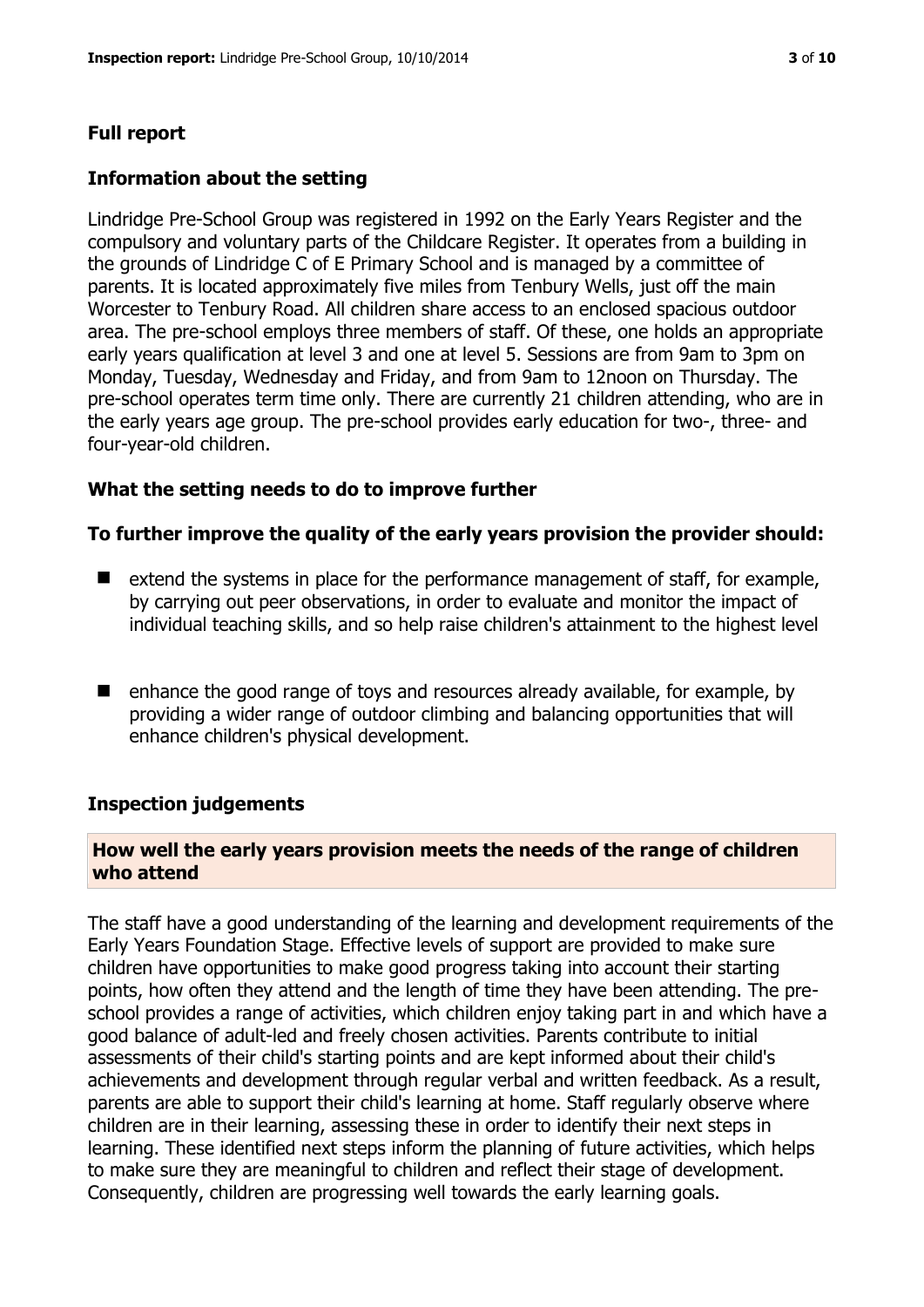Children's communication and language skills are promoted well because teaching is good and staff engage in meaningful conversations with them. Staff listen carefully to what children say and ask them questions to help them develop their understanding. They chat happily together about familiar experiences, such as, the weather, what they had for breakfast and what they would like to do next. As a result, children's confidence and selfesteem is well supported. Children have good opportunities to spend time outdoors during all weathers, as they have a sheltered area where they can play outside. They also have access to the school's playground where they have space to move freely and ride bicycles. However, there are fewer opportunities for children to access climbing and balancing equipment to enhance their skills. The learning environment enables children to initiate their own play, as they self-select resources from a variety of easily accessible boxes. The staff join in with their play, which results in children who are confident, purposeful and imaginative learners.

All areas of the pre-school are vibrant and stimulating. Children's move between the preschool and local schools is well managed, with children's assessments following on with them. Teachers from the attached school visit children in the pre-school, as well as the children regularly visiting the reception classroom. Children's personal and social skills are supported as they are encouraged to help with dressing themselves and performing selfcare tasks, such as washing their hands. These are skills which help prepare children's readiness for school.

#### **The contribution of the early years provision to the well-being of children**

Children feel secure and safe because staff are very attentive and respond promptly to children's individual needs. Children who are unsettled when arriving are given skilful care and attention. The key-person system is very effective in supporting individual needs because staff take time to get to know all the children and build secure bonds. Initial information about children's starting points is obtained from parents, and staff give details of the days events through daily diaries and discussions. This allows children to make a smooth move into pre-school.

Children's health and well-being are supported effectively. They have good opportunities to spend time outdoors and gain the benefits from being in the fresh air and being active. Close partnership with parents makes sure that children's needs are consistently met. Children's individual dietary needs are discussed with parents and taken into account at mealtimes. Children develop a good understanding of a healthy lifestyle as staff offer a variety of healthy snacks and talk to children about the importance of eating their vegetables at mealtimes. They demonstrate a good understanding of managing their own hygiene and personal needs, and wash their hands before meals. Children are encouraged to be independent as they help to pour their own drinks at snack time and clear their plates away afterwards. As a result, children's self-confidence is developed, which helps them become emotionally prepared for school.

Children's behaviour is managed extremely well because staff give clear messages to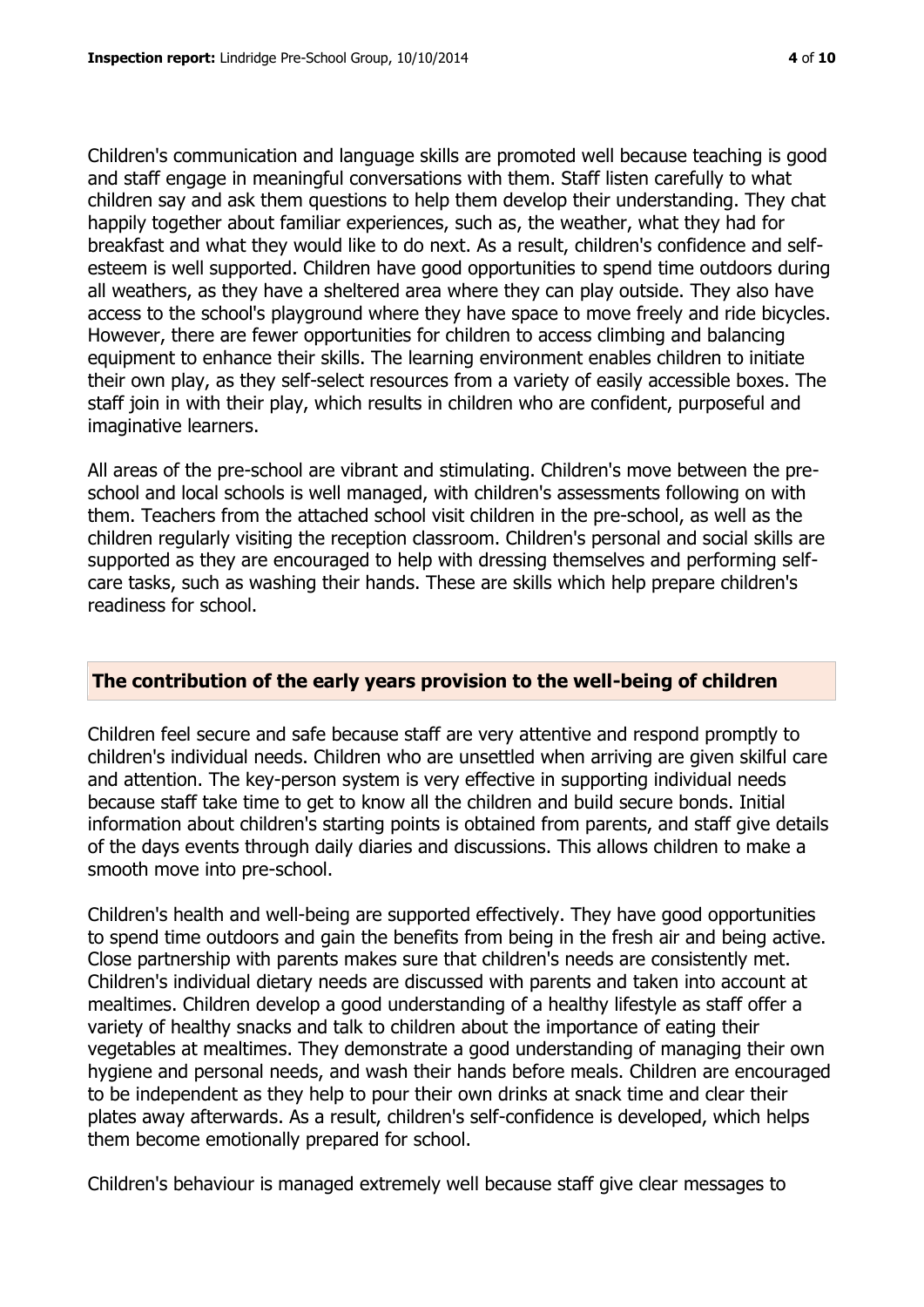them. Staff quickly diffuse any conflicts between children by helping them resolve any differences. They explain to children why some behaviour is not acceptable and give them examples of what to do if the same incident happens again. As a result, children are acquiring the skills needed to play with their friends and begin to identify when they need to seek help from adults. Children use good manners and are praised for doing so. Children receive gentle reminders to play nicely with the toys, to share and take turns. Children are reminded to walk while indoors and to sit properly on furniture. Consequently, children begin to learn the importance of keeping themselves safe.

#### **The effectiveness of the leadership and management of the early years provision**

Leadership and management is strong. There is a good understanding of the welfare, safeguarding and learning and development requirements of the Early Years Foundation Stage. Safeguarding responsibilities are fully understood by the managers and staff, who clearly explain how they would deal with concerns that relate to children's welfare and safety. Effective vetting and recruitment systems make sure staff are suitable to work with children. Children's welfare is promoted as staff provide a safe environment for them to use, which is maintained through regular visual and written risk assessments.

A performance management system is in place and this includes regular supervision meetings between management and staff. Therefore, staff and managers have the opportunity to discuss training needs, key children and general performance management issues. However, there is scope to extend the performance management system further by implementing opportunities for staff to undertake peer observations of each other, so that staff reflect on each other's practice, building on the already good teaching that takes place. Systems are in place to monitor children's progress and where children may need additional support, activities are planned to meet each child's needs. As a result, any gaps in children's learning are closing. Regular staff meetings are held to discuss best practice and children's progress. Good arrangements are in place regarding the programme for professional development, leading to a knowledgeable staff team.

Staff are encouraged to participate in the pre-school's self-evaluation along with parents; consequently, planned actions to identify weaknesses are concerted and effective. The pre-school welcomes advice from other professionals, including the local authority, and implements changes that are suggested to enhance their practice. Partnerships with parents are very successful. Key persons spend time with parents at the beginning and end of the day discussing their children's needs and achievements. Consequently, parents are kept well-informed about their child's progress. Parents speak extremely positively about the pre-school and the progress their children make. They remark on how wonderful the staff are and how they have helped their children to settle quickly. Overall, children are happy, settled and enjoy the time they spend within the welcoming and happy environment.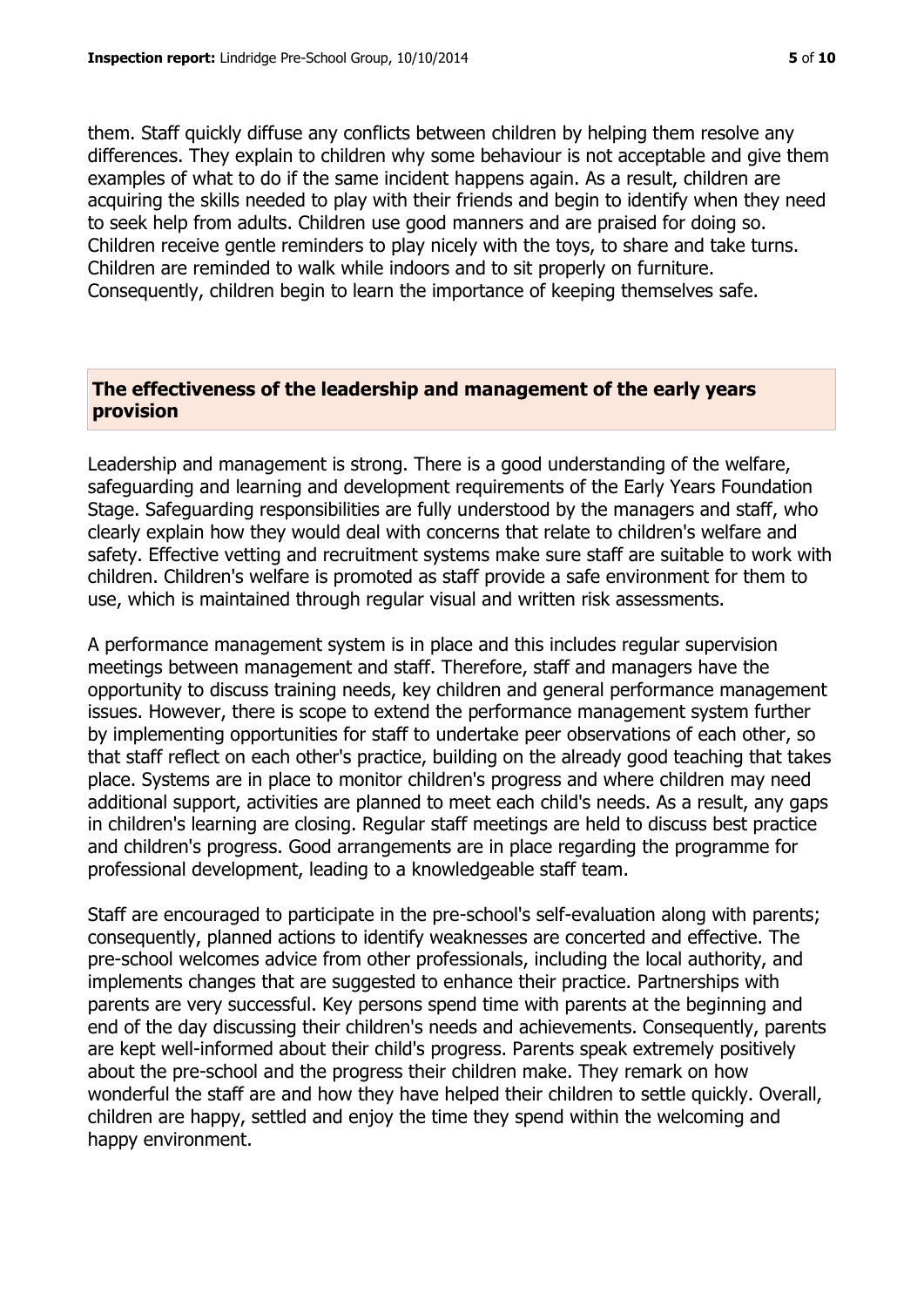## **The Childcare Register**

| The requirements for the compulsory part of the Childcare Register are | Met |
|------------------------------------------------------------------------|-----|
| The requirements for the voluntary part of the Childcare Register are  | Met |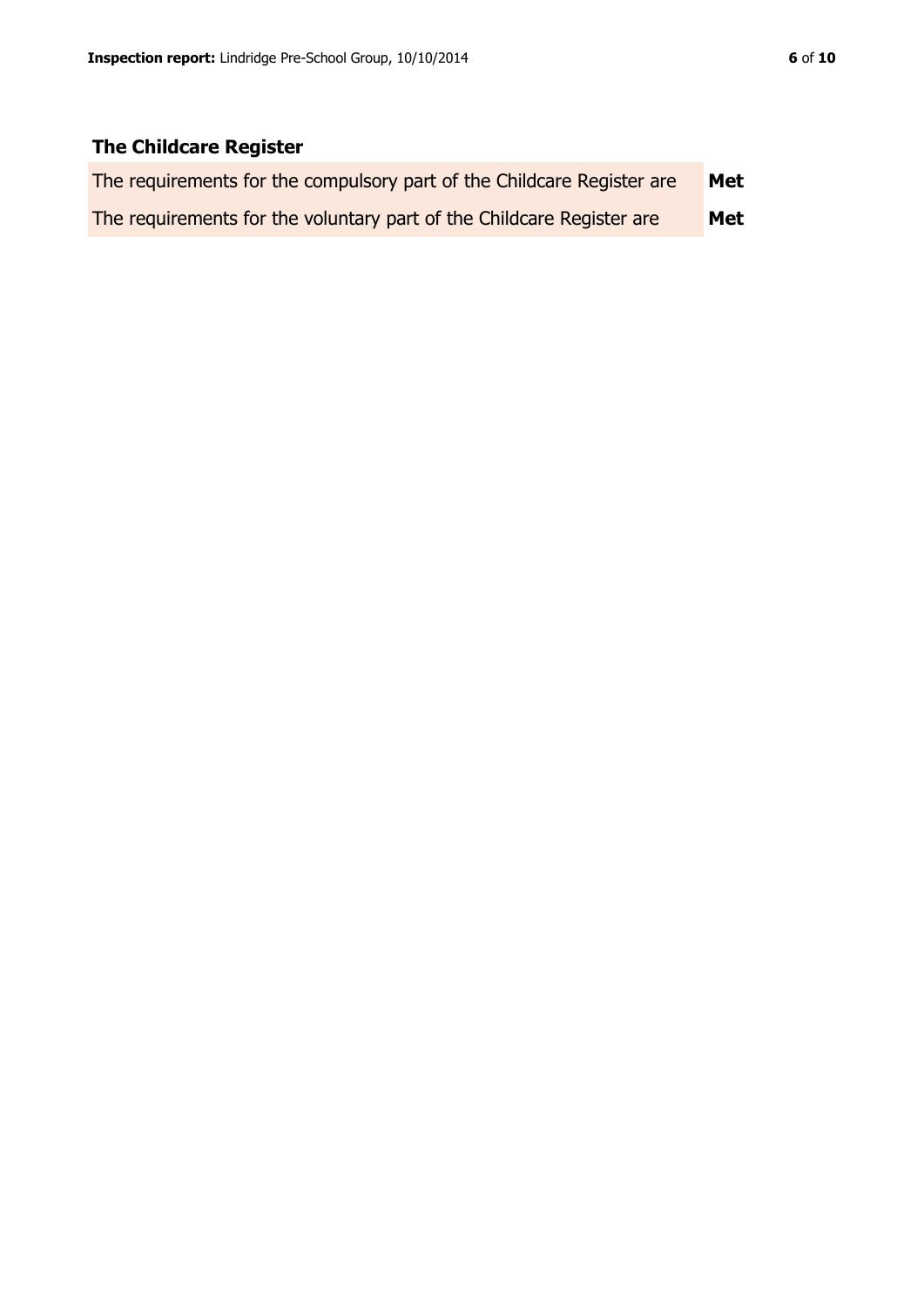# **What inspection judgements mean**

#### **Registered early years provision**

| <b>Grade</b> | <b>Judgement</b>               | <b>Description</b>                                                                                                                                                                                                                                                                                                                                                                                |
|--------------|--------------------------------|---------------------------------------------------------------------------------------------------------------------------------------------------------------------------------------------------------------------------------------------------------------------------------------------------------------------------------------------------------------------------------------------------|
| Grade 1      | Outstanding                    | Outstanding provision is highly effective in meeting the needs<br>of all children exceptionally well. This ensures that children are<br>very well prepared for the next stage of their learning.                                                                                                                                                                                                  |
| Grade 2      | Good                           | Good provision is effective in delivering provision that meets<br>the needs of all children well. This ensures children are ready<br>for the next stage of their learning.                                                                                                                                                                                                                        |
| Grade 3      | <b>Requires</b><br>improvement | The provision is not giving children a good standard of early<br>years education and/or there are minor breaches of the<br>safeguarding and welfare requirements of the Early Years<br>Foundation Stage. We re-inspect nurseries and pre-schools<br>judged as requires improvement within 12 months of the date<br>of inspection.                                                                 |
| Grade 4      | Inadequate                     | Provision that is inadequate requires significant improvement<br>and/or enforcement action. The provision is failing to give<br>children an acceptable standard of early years education and/or<br>is not meeting the safeguarding and welfare requirements of<br>the Early Years Foundation Stage. It will be monitored and<br>inspected again within six months of the date of this inspection. |
| Met          |                                | There were no children present at the time of the inspection.<br>The inspection judgement is that the provider continues to<br>meet the requirements for registration.                                                                                                                                                                                                                            |
| Not met      |                                | There were no children present at the time of the inspection.<br>The inspection judgement is that the provider does not meet<br>the requirements for registration.                                                                                                                                                                                                                                |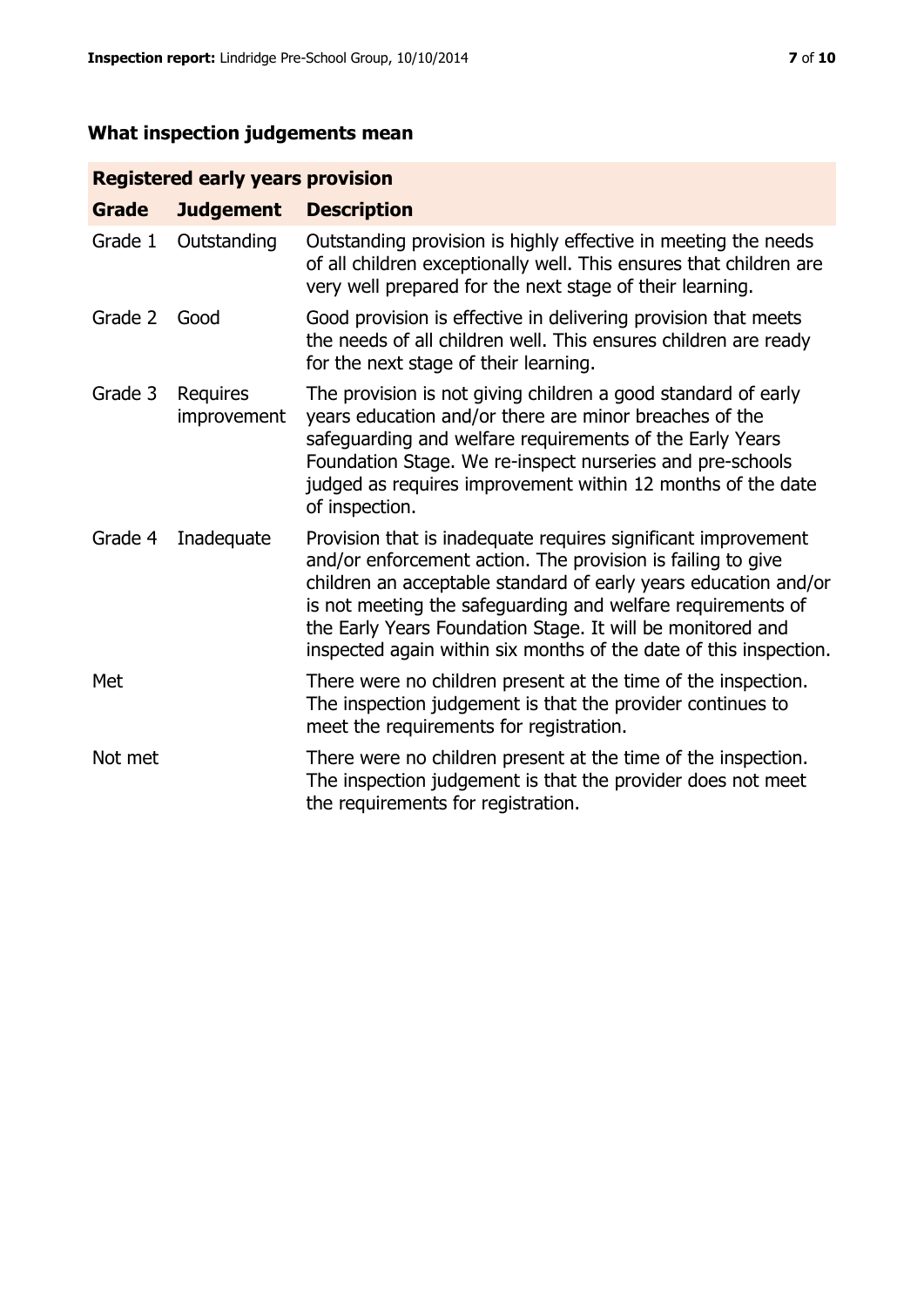#### **Inspection**

This inspection was carried out by Ofsted under sections 49 and 50 of the Childcare Act 2006 on the quality and standards of provision that is registered on the Early Years Register. The registered person must ensure that this provision complies with the statutory framework for children's learning, development and care, known as the Early Years Foundation Stage.

#### **Setting details**

| Unique reference number       | 205271                              |
|-------------------------------|-------------------------------------|
| <b>Local authority</b>        | Worcestershire                      |
| <b>Inspection number</b>      | 865322                              |
| <b>Type of provision</b>      |                                     |
| <b>Registration category</b>  | Childcare - Non-Domestic            |
| <b>Age range of children</b>  | $0 - 17$                            |
| <b>Total number of places</b> | 20                                  |
| Number of children on roll    | 21                                  |
| <b>Name of provider</b>       | Lindrige Pre-School Group Committee |
| Date of previous inspection   | 29/01/2010                          |
| <b>Telephone number</b>       | 01584 881647                        |

Any complaints about the inspection or the report should be made following the procedures set out in the guidance *'Complaints procedure: raising concerns and making complaints* about Ofsted', which is available from Ofsted's website: www.ofsted.gov.uk. If you would like Ofsted to send you a copy of the guidance, please telephone 0300 123 4234, or email enquiries@ofsted.gov.uk.

#### **Type of provision**

For the purposes of this inspection the following definitions apply:

Full-time provision is that which operates for more than three hours. These are usually known as nurseries, nursery schools and pre-schools and must deliver the Early Years Foundation Stage. They are registered on the Early Years Register and pay the higher fee for registration.

Sessional provision operates for more than two hours but does not exceed three hours in any one day. These are usually known as pre-schools, kindergartens or nursery schools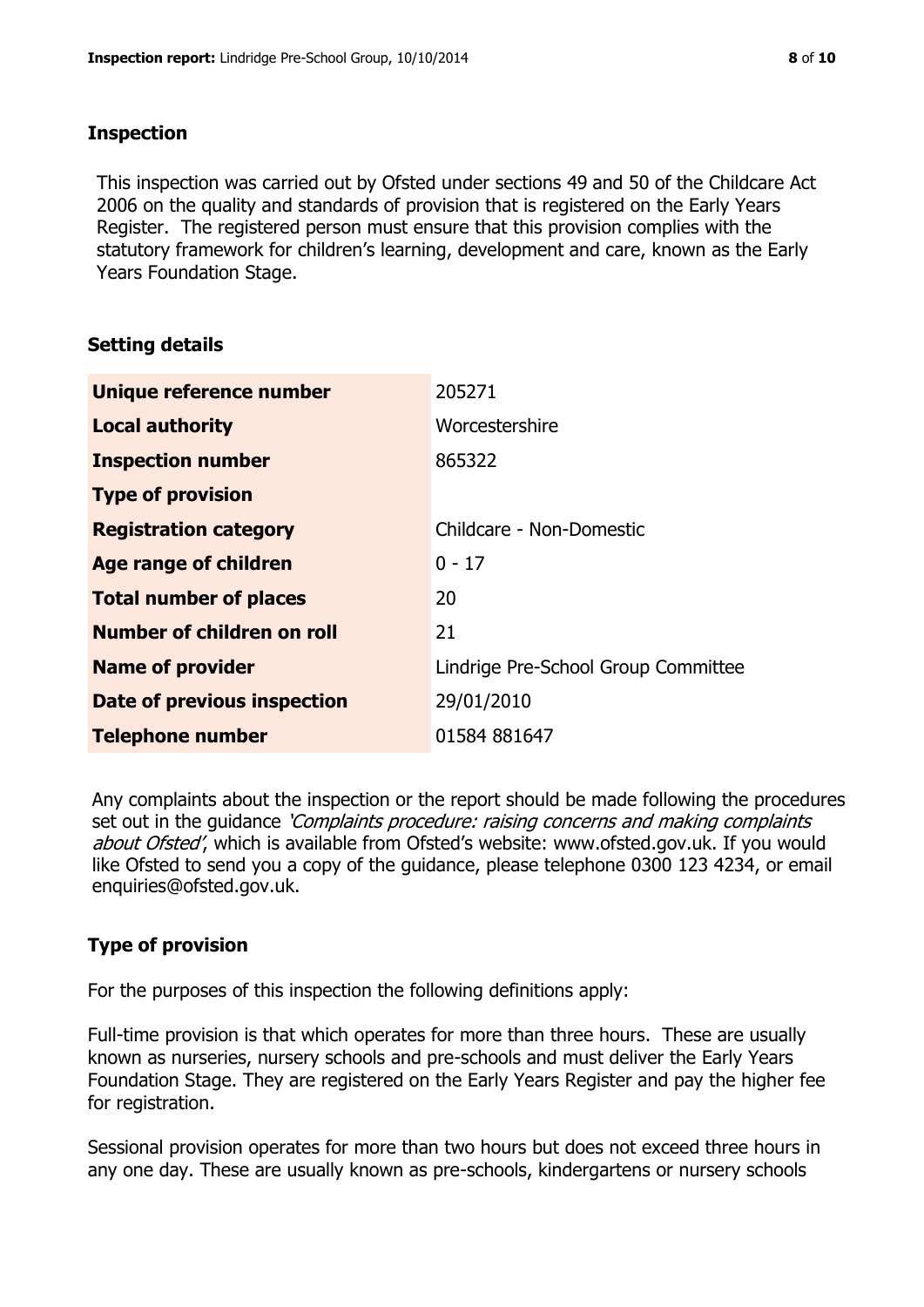and must deliver the Early Years Foundation Stage. They are registered on the Early Years Register and pay the lower fee for registration.

Childminders care for one or more children where individual children attend for a period of more than two hours in any one day. They operate from domestic premises, which are usually the childminder's own home. They are registered on the Early Years Register and must deliver the Early Years Foundation Stage.

Out of school provision may be sessional or full-time provision and is delivered before or after school and/or in the summer holidays. They are registered on the Early Years Register and must deliver the Early Years Foundation Stage. Where children receive their Early Years Foundation Stage in school these providers do not have to deliver the learning and development requirements in full but should complement the experiences children receive in school.